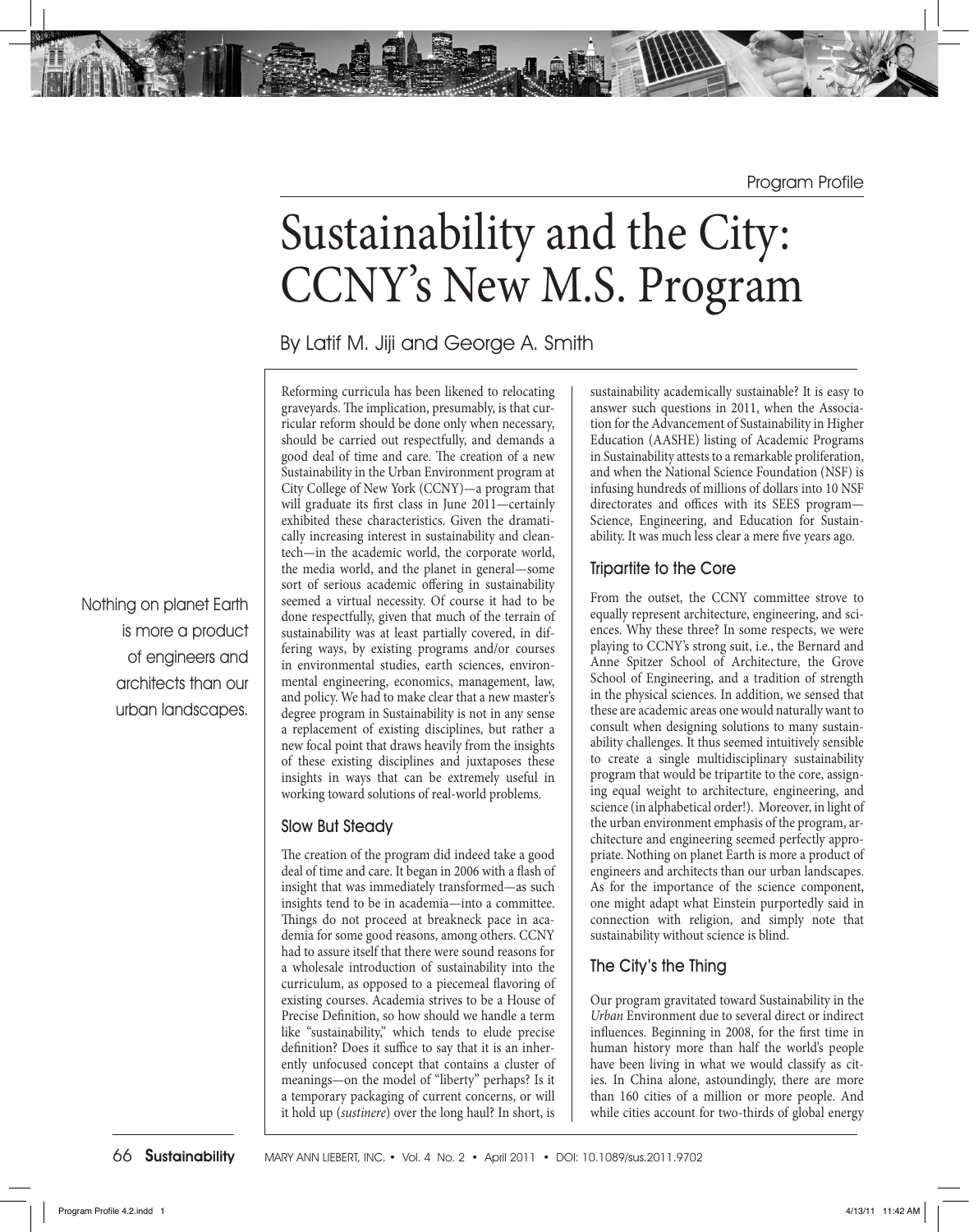use and over 70 percent of global carbon emissions, they also can and do serve as sources of solutions to global sustainability challenges. The actual or potential "greenness" of cities—their potential to accelerate sustainable development—has been increasingly stressed in high-profile environmentalist writings, e.g., Stewart Brand's *Whole Earth Discipline*. 1 What made a focus on the urban context practically irresistible for CCNY, of course, is our location right in the middle of a certain big bright-lighted city. As we explain to potential applicants who inquire about our program and its overt focus on the urban environment, "CCNY is sitting amidst a rather rich laboratory for such a focus." Some very real experiments are now underway in this urban laboratory, most under the aegis of PlaNYC: A Greener, Greater New York—the long-term plan (looking toward 2030) developed by Mayor Bloomberg's Office of Long-Term Planning and Sustainability.<sup>2</sup>

## Creative Tensions

Interdisciplinarity has many variations. In some cases, advances in related fields cause a particular field to undergo what appears to be a natural unfolding, an expansion from within. Examples might include bioinformatics, sociobiology, econometrics, and biochemistry. The interdisciplinarity of CCNY's Sustainability in the Urban Environment program is of a different sort—namely, the interdisciplinarity that arises when solutions to complex worldly problems call for the integrated expertise of several disciplines.

Teamwork among like-minded people is hard enough. Among those with differing disciplinary perspectives, it can be even more challenging. There may be some truth to the stereotype that architects strive to be high-minded visionaries, driven by esthetic and cultural intuitions, while engineers strive to be feet-on-the ground realists, with great respect for performance and efficiency. And that consequently the two professions tend to inhabit opposite sides of the *corpus callosum*. But of course the twain certainly do meet, both in our M.S. in Sustainability degree program and in countless realworld construction projects. If anything, sustainability concerns shared by architects and engineers are providing an additional arena for creative collaboration. Just the buildings of New York City—the electricity, heating, and hot water we consume in them account for 75 percent of the city's entire greenhouse gas footprint<sup>3</sup>. There is a great deal of interdisciplinary work to do.

Our program has also presented challenges with respect to creating a viable academic administrative structure. The program executive committee draws from the three disciplines—architecture, engineering, and sciences. This means that top-level decisions require the involvement of all three of the respective

deans. With regard to processing and making decisions on applications, we have moved in the direction of program autonomy by devising and relying upon an independent M.S. in Sustainability process, not pre-existing processes within the three schools/divisions. This is a work in progress that can be expected to evolve with the program. Also evolving are our efforts to solve the serious logistical challenges relating to scheduling courses and assigning instructors. We have learned that the management of a new interdisciplinary program—perhaps ironically, but not surprisingly—demands administrative discipline and single-mindedness.



## Curricular Basics

Our program is designed primarily for students with undergraduate degrees in architecture, engineering, or science. A few students with degrees in other fields have been accepted, based on their exceptional records and experience. We keep our curricular structure in line with other graduate programs at CCNY: The M.S. in Sustainability degree requires 30 credits, earned in either full-time or part-time study. The program has two concentrations: architecture and engineering-science. All students must take four three-credit core courses, plus a year-long six-credit capstone interdisciplinary team project, for a total of 18 required credits. For their remaining 12 credits, students select four elective courses, three from within their concentration, and one from the other concentration. (See the sidebar on page 68 for an overview of the core courses and electives.)

In designing the core courses, one challenge was to adequately cover the scope of sustainability. We decided to include one course designed by architecture (Cities and Sustainability), one designed by engineering (Industrial Ecology and Life Cycle Analysis), and one by sciences (Sustainable Aquatic, Terrestrial, and Atmospheric Systems). To these, we added Economics of Sustainability and the capstone interdisciplinary project.

For all courses, the team of faculty who designed the syllabi keep in mind certain assumptions about the value-added by university coursework. Sustainability is by its nature focused on practical concerns, but this does not mean that sustainability courses should merely replicate this level of practicality. Rather, they should work at a higher level of abstraction, conveying the conceptual and analytic tools that will stand Just the buildings of New York City—the electricity, heating, and hot water we consume in them—account for 75 percent of the city's entire greenhouse gas footprint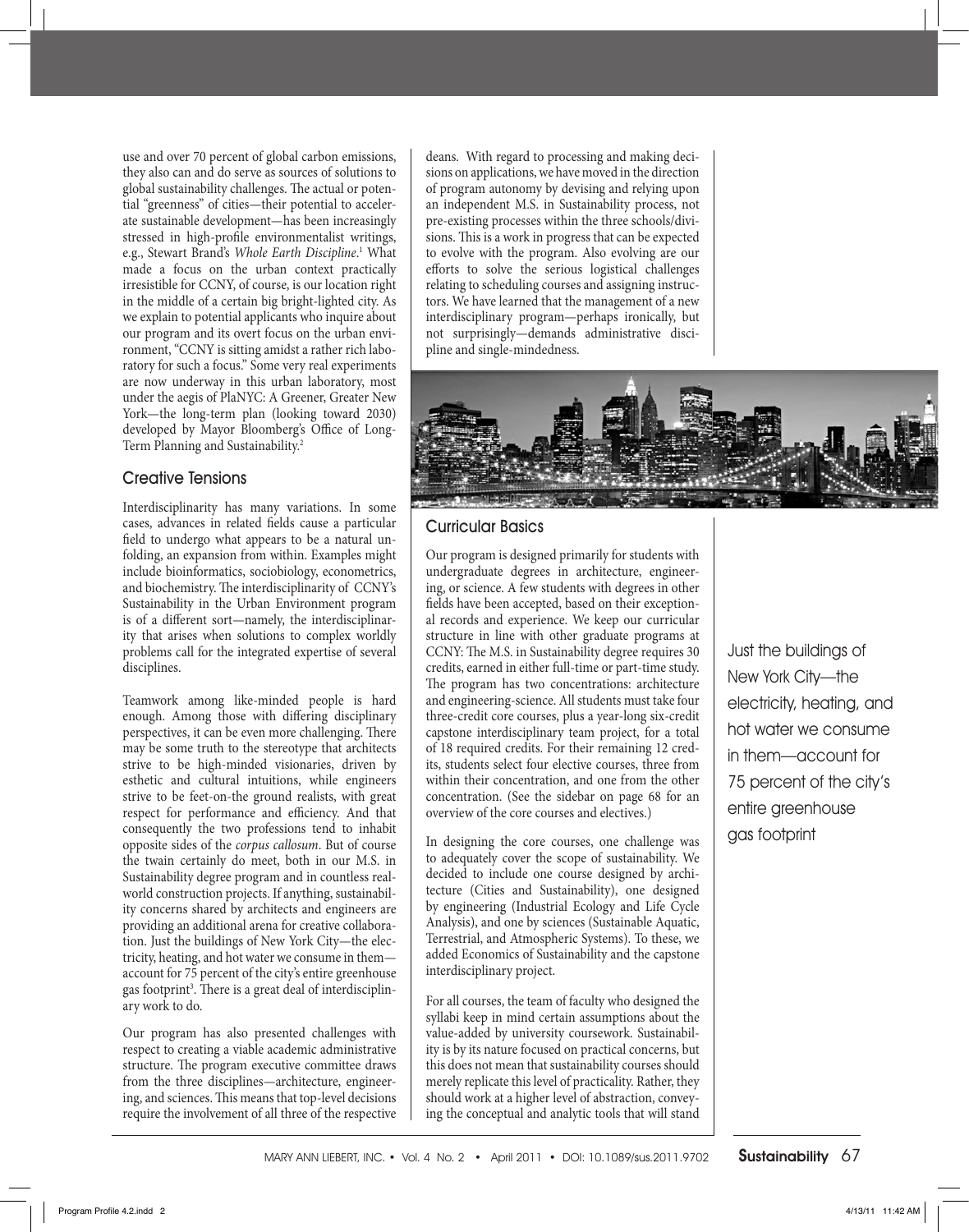## **Sustainability in the Urban Environment**

Overview of Curriculum for M.S. in Sustainability at CCNY

#### I. Required Core Courses

- Cities and Sustainability
- Sustainable Aquatic, Terrestrial, and Atmospheric Systems
- Industrial Ecology and Life Cycle Analysis
- Economics of Sustainability - Capstone Interdisciplinary
- Team Project

#### II. Architecture Electives

- Environmental Planning
- Urbanism
- Low-Energy Buildings
- Case Study in Sustainability - Integrated Building
- Systems

#### III. Engineering-Science **Electives**

- Sustainable Transportation
- Energy Systems Engineering for Global Sustainability - Climate and Climate
- Change
- Water Resources and **Sustainability**
- Green Chemistry
- Design of Mechanical Systems for Sustainable Buildings
- Solid Waste Reuse and Recycling
- Sustainability in Infrastructure

a graduate in good stead for years to come and in a variety of sustainability contexts. Thus, for example, our industrial ecology course focuses on life cycle analysis; and our economics course on cost-benefit analysis, externalities, public goods, and the like. Our Sustainable Aquatic, Terrestrial, and Atmospheric Systems core course takes a somewhat different tack. It in effect is an intensive course in environmental science, based on the reasonable assumption that solutions to all sustainability problems require a refined awareness of the intricacies of Spaceship Earth's life-support system (with a nod to Buckminster Fuller)4 .

We have had a very positive response to our basic curriculum to date. When potential applicants inquire about the program, we routinely send them a 15-page description of the core and elective courses, including basic course syllabi. More than a few times, the response has been something akin to, "I would like to take every single course in the curriculum." The burden now falls upon us to ensure that the quality of course delivery matches the attractiveness of course content.

## Capstone Course Projects

Capstone courses and projects have become so institutionalized that one forgets about those old nonmetaphorical capstones—the finishing or protective stones that form the top of an exterior wall or building. We would like to think that our Capstone Interdisciplinary Team Project course is a finishing or crowning feature of the M.S. degree program. And in keeping with the nature of the program itself, we require that capstone course projects be interdisciplinary: The topic must involve at least two of the three program disciplines, and the team of students (typically, three) must include students of mixed concentrations (architecture and engineeringscience). The projects culminate in a single final report submitted by the team as a whole.

Undergraduate engineering courses have been incorporating capstone design courses for decades, and upper-level architecture courses rely heavily on studio design courses. But even if sustainability program faculty are thus already familiar with the basic concept of capstone projects as pedagogical tools, they do not necessarily implement them in the same ways. Moreover, the interdisciplinary nature of an M.S. in Sustainability capstone project forces the faculty supervisors (we call them mentors) to oversee work that is at least partly outside their disciplinary comfort zone. This is never easy. It certainly requires confidence, imagination, and a spirit of adventure.

# Capstone Project Design Challenges

Creating a truly compelling capstone project presents its own set of challenges. The topic should

focus on a substantial real-world sustainability issue or problem that invites an interdisciplinary approach. It should be difficult, but not so daunting that students cannot hope to make some meaningful headway in about nine months of work. It should offer some avenues for substantial academic research, possibly of a sort that could be published in a journal. And ideally it would culminate in a proposed solution to the sustainability problem.

Seven of our faculty members from architecture, engineering, and science have designed 22 diverse capstone projects that are already leading students into some complex real-world sustainability problems. Several of these capstone projects are linked with the Solar RoofPod—the prototype solar pavilion and green roof assembly that will be CCNY's entry as a finalist in the 2011 Solar Decathlon, a biannual international competition among schools of architecture and engineering. (See the sidebar on page 69 for a listing of these 22 capstone projects.) We would be gratified if our colleagues from other sustainability programs find these capstone projects of interest as potential models. CCNY's M.S. in Sustainability webpage, under Program of Study, includes a list of these capstone projects, with direct links to project summaries.

# But Will I Get a Job?

Quite rightfully this is a leading question, especially in a lingering recession. We often hear it from potential applicants who are making initial inquiries into



Solar Decathlon team member with model RoofPod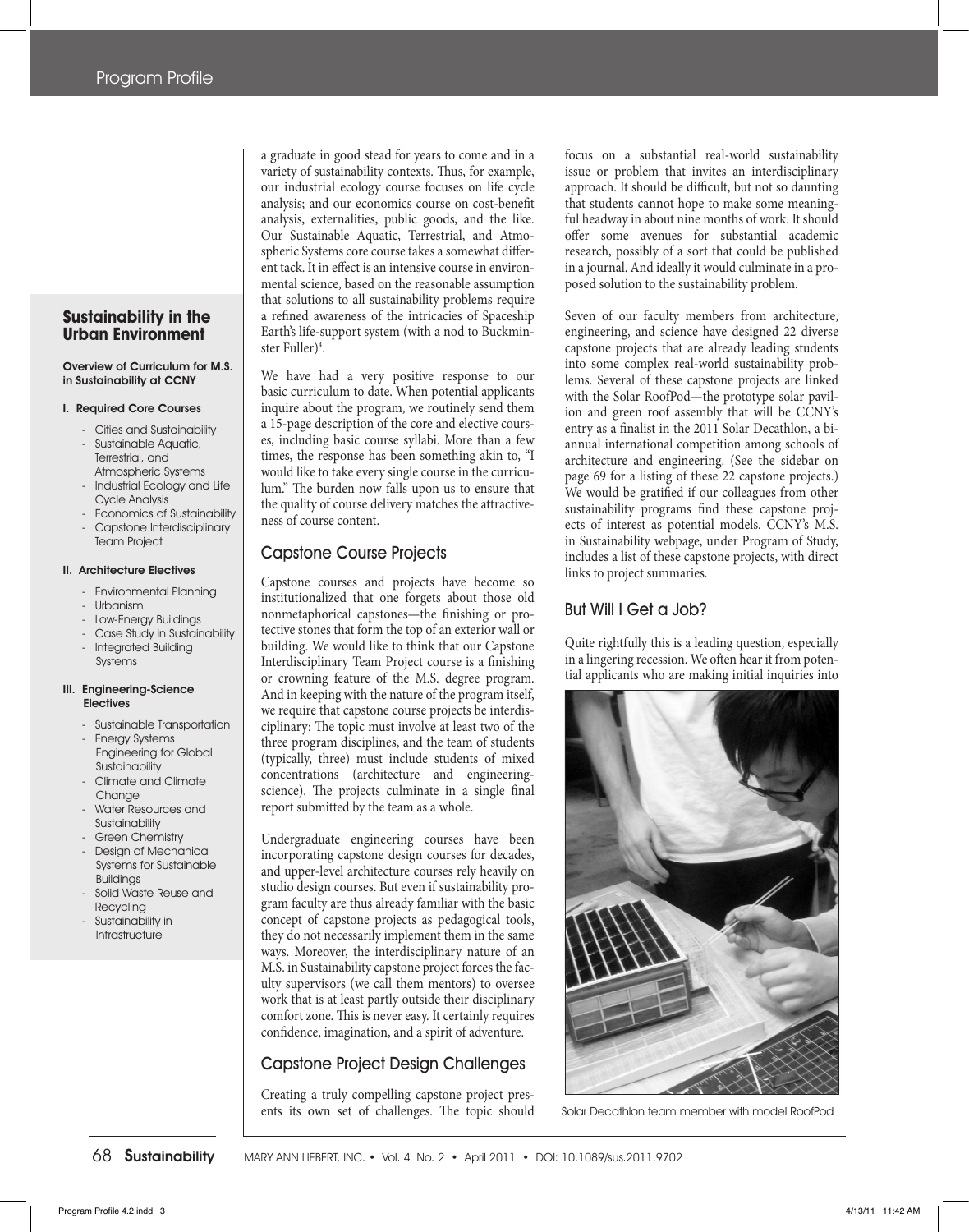our program and are thinking ahead. We cannot overpromise, or suggest probabilities that are not yet supported by sufficient data. Nor can our program offer—at least not yet—internship possibilities of the type that can turn into employment.

But we can point to various professional settings for which an M.S. in Sustainability degree could be a real asset: local, state, and federal governments; nongovernmental organizations; firms that plan, design, and construct sustainable buildings; consulting firms; regulatory agencies; sustainable energy technology firms; education. We can point out some of the new job titles that are beginning to emerge as organizations of diverse types start to more systematically address sustainability issues: Sustainability Manager, Director of Energy Efficiency, Clean Air/ Clean Energy Specialist, LEED Manager, Life Cycle Modeling Specialist, Renewable Energy Consultant, Sustainability Analyst, Green Building Coordinator. And we can reasonably forecast that Mayor Bloomberg's PlaNYC—with its scores of major initiatives to be carried out between now and 2030—will generate demand for hundreds of people schooled in the knowledge and skills that our M.S. program develops.

## Becoming More Social

We have a growing sense that our M.S. in Sustainability program could gain considerably from more emphasis on the social science aspects of sustainability. One of our core courses is Economics of Sustainability, but aside from this, the curriculum tends to give the social sciences relatively short shrift. It does not offer much overt treatment of sustainability-related law and policy issues, for example. We have concluded that our program could be enriched by courses that examine sustainability issues from a somewhat broader base. Sound solutions to problems of environmental sustainability can only be developed and created within our social environment—which encompasses law, policy, sociology, and other social science areas. Moreover, a fair number of those who inquire about CCNY's program are students with social science backgrounds and current interests in policy, law, and sometimes management-related aspects of sustainability. For all of these reasons, CCNY has decided to expand the curriculum to include a third social science concentration (working title).

We are now in the midst of this program-expansion, and it is too early to discern how the process will play out. CCNY's Division of Social Sciences is enthusiastically on-board. In devising a new set of elective courses, we are being guided by three approaches, each with its leading question: 1.) the ideal approach: What would be the academically ideal way to infuse social sciences into the M.S. curriculum, assuming unlimited resources (somewhere, over the rainbow)?

# **Capstone Course Projects**

- A Systems Approach to Urban Community-Scale Composting
- The Solar RoofPod: Implications for New York City's Long-Term Sustainability Plan
- High-Performance Glazing for Energy-Efficient and Bird-Safe Buildings
- Food Grinders and Sustainable Food Waste Disposal
- Low-Tech Global Reuse and Recycling in a Local School
- Factors Affecting the Decision to Demolish or Deconstruct an Existing Building
- Carbon Trading Markets
- Analysis of Household Energy Consumption Choices
- Separating Risks to Cash Flows for Heating/Cooling
- The City College Waste Stream, Part I: Food Rescue and Recycling
- The City College Waste Stream, Part II: Removing Barriers to Paper Recycling
- Green Wall Technologies
- Using Pyrolysis to Convert Unused Urban Biotic Material into Bioenergy and Biochar
- Plant and Soil-Based Carbon Sequestration in Urban Areas
- Reconfiguration of Manhattan Bus Stopping Frequency
- Designing an Urban Food-Vending Stand
- Designing Urban Green Roofs for Modularity and Recyclability
- Design of a Modularized "Smart" Façade System
- Water Use Reduction in Buildings
- Optimizing Building Energy Use
- Sustainable Construction Material
- Using Natural Zeolite-Based Sorbents to Remove Contaminants during Groundwater Recharge with Reclaimed Municipal Wastewater

Summaries of these capstone projects are viewable at: http://www1.ccny.cuny.edu/prospective/sustainability/program.cfm

2.) the existing resources approach: How can CCNY most effectively leverage its existing social science graduate programs and associated institutes and centers? 3.) the emerging conventions approach: How have other universities with graduate programs in sustainability integrated social sciences into their curricula?

In our analysis of how other universities have accomplished this integration, the AASHE listing of Academic Programs in Sustainability<sup>5</sup> has been tremendously helpful, both for its general inventory of degree programs and its lists of disciplinespecific programs in sustainability. It has helped shape the very tentative outlines of our proposed new set of elective courses, which may include courses in sustainability-related law, planning, urban studies, development studies, economics, and business/management. As the new concentration takes more specific shape, we will also be finding ways to give it the urban environment focus that informs our M.S. in Sustainability program in general.

# The Long View

This profile of CCNY's M.S. in Sustainability program has tried to set out its basic trajectory: how the program began, its growing pains, its current configuration, and its future directions. We will end with a thought that arguably is relevant not only to the perennial issue of whether our graduates will get good jobs, but perhaps to sustainability education generally.

We have a growing sense that our M.S. in Sustainability program could gain considerably from more emphasis on the social science aspects of sustainability.